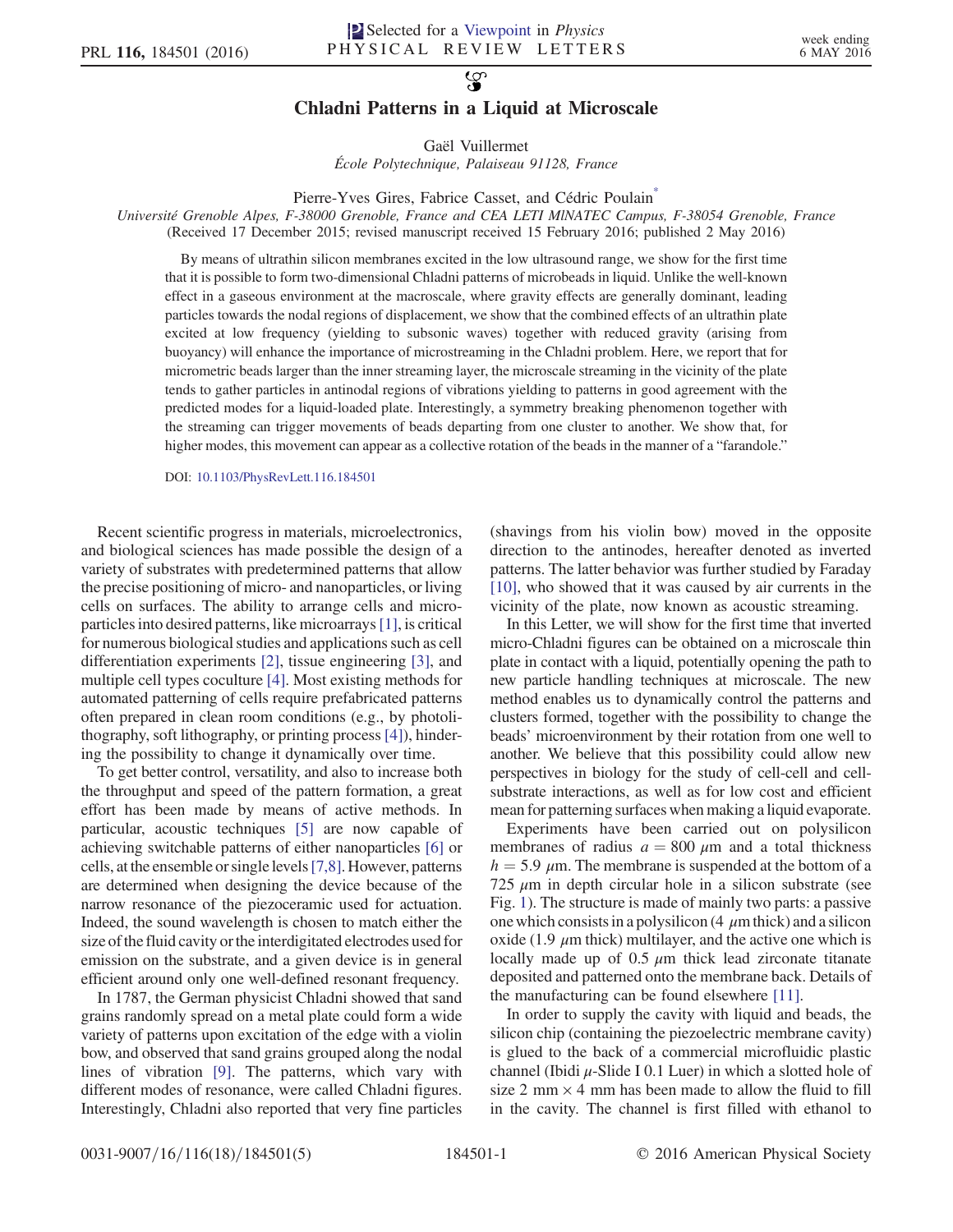<span id="page-1-0"></span>

FIG. 1. Sketch of the microfluidic cavity: a silicon chip (containing the membrane) is glued in front of a hole made at the back of a plastic microfluidic channel, allowing liquid supply.

minimize bubble formation, and afterwards with ultrapure water containing microbeads. The microbeads (polystyrene, diameter d between 50 and 70  $\mu$ m) are visualized by means of reflection microscopy (Zeiss Axioplan II microscope with a  $\times$ 5 magnification lens and classic halogen illumination). A waveform generator connected to an amplifier is used to drive the piezoelectric membranes. A dc voltage of 15 V is imposed due to the ferroelectric properties of the lead zirconate titanate, in order to ensure the adequate polarization state of the actuator material. An ac voltage, typically 1 V, is then superimposed for dynamic actuation. The vibration amplitude A was obtained from vibrometric analysis (Polytec MSA400) for a nonloaded membrane, assuming a negligible influence of the liquid on the amplitude at the corresponding resonance.

At high frequency ( $f > 500$  kHz), the beads do not move and no pattern is observed. When decreasing the sound frequency to the low ultrasound range ( $10 < f < 300$  kHz), and for some well-defined frequencies, beads start to move instantaneously at velocities in the range  $U \sim 100-1000 \ \mu m$ . s<sup>-1</sup> and are attracted towards specific regions on the plate. In fact, as shown in Fig. [2](#page-1-1), regular patterns are observed depending on the acoustic frequency. They suggest that beads follow the plate modes of resonance that we are going to predict for a loaded membrane. It is also noteworthy that beads concentrate in antinodal regions of displacement of the plate.

<span id="page-1-1"></span>

 $(m,n)=(4,1)$   $f = 59$  kHz  $(m,n)=(3,3)$   $f = 208$  kHz  $(m,n)=(4,3)$   $f = 261$  kHz

FIG. 2. Top view of the cavity for various frequencies of actuation of the silicon membrane and the corresponding modes  $(m, n)$ . The white dashed lines have been plotted to help visualize the nodal lines and circles.

The problem is that of Lamb waves in a bounded domain and has been treated in detail initially by Lamb [\[12\],](#page-4-7) and further refined [\[13\]](#page-4-8) (see Supplemental Material [\[14\]](#page-4-9)). To simplify the treatment, we assume hard-wall conditions as well as the plate to be clamped to it along the circumference. For a nonloaded thin circular plate and looking for timeharmonic solutions, the transverse displacement  $w(r, \theta, t) =$  $W(r, \theta)$  cos ( $\omega t$ ) obeys the wave equation  $(\nabla^4 - k^4)W = 0$ , where  $k^4 = \rho h(\omega^2/D)$ , with  $D = [Eh^3/12(1 - \nu^2)]$  the flexural rigidity of the plate, E and  $\nu$  being the Young's modulus and Poisson's ratio, respectively, and  $c = \omega/k$  is the velocity of the (antisymmetric) Lamb waves in the plate. Because of the boundary conditions, only discrete eigenmodes exist, each characterized by a doublet  $(m, n)$ corresponding, respectively, to the number of its nodal diameters and circles, vibrating at the frequency  $f_{m,n}^{\text{unload}}$ .

<span id="page-1-3"></span>For a given  $(m, n)$  mode, the effect of water loading can be estimated so that the frequency is reduced to

$$
f_{m,n}^{\text{loaded}} = \frac{f_{m,n}^{\text{unload}}}{\sqrt{1 + \Gamma_{m,n} \frac{\rho_l}{\rho_s} \frac{a}{h}}},\tag{1}
$$

where  $\Gamma_{m,n}$  is the nondimensional added virtual mass incremental (NAVMI) factor, which is a generalized version of the AVMI factor initially proposed by Lamb [\[15\]](#page-4-10). Values of  $\Gamma_{m,n}$  can be found in Ref. [\[13\]](#page-4-8), Table 5, in the case of a clamped plate. For the first modes of vibration,  $\Gamma_{m,n}$  lies in the range 0.05–0.3, so that for our silicon plate in water with  $a/h = 130$  the frequency shift will be at least a factor  $1/2$ , confirming the necessity to take loading into account. As shown in Fig. [3](#page-1-2), a good agreement is obtained between the predicted values of  $f_{m,n}^{\text{loaded}}$  and those observed in our experiment.

<span id="page-1-2"></span>

FIG. 3. Mode frequencies  $f_{m,n}$  measured (diamond) and calculated (filled circle) by Eq. [\(1\)](#page-1-3) for a given  $(m, n)$  with a circular silicon plate of radius  $a = 800 \mu m$  and thickness  $h = 6 \mu$ m. Dotted lines are plotted to guide the reader.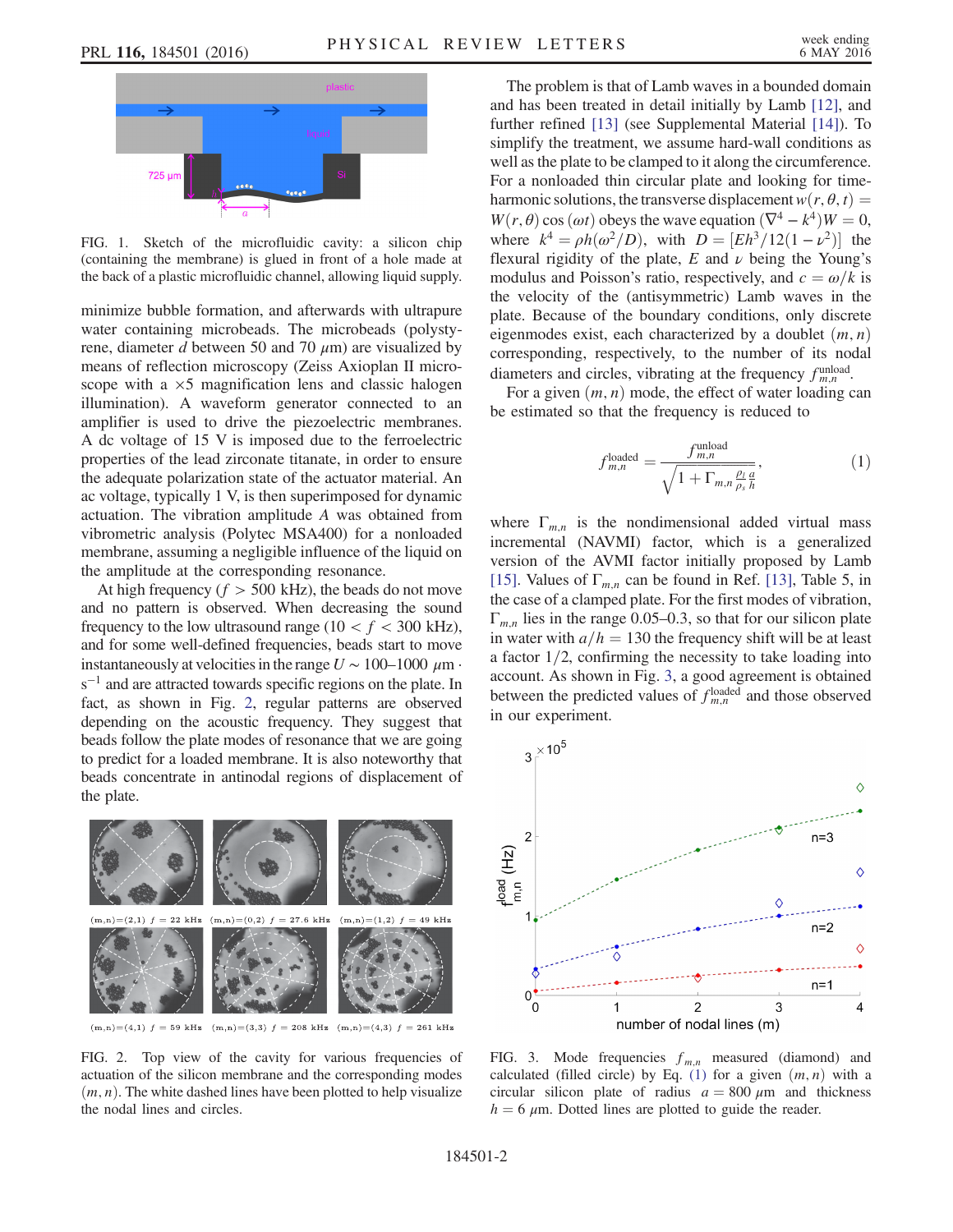The question of why beads migrate towards the antinodal regions is more subtle and deserves a separate discussion. Recently, different mechanisms have been described which account well for describing inverse Chladni patterns. In particular, Van Gerner has reported and analyzed two distinct mechanisms that could lead to inverse patterns in air. The first one [\[16\]](#page-4-11) occurs when the plate acceleration is lower than gravity, that is, when a dimensionless number  $\Gamma = A\omega^2/g < 1$  (with A the plate amplitude,  $\omega = 2\pi f$  the sound pulsation and  $g$  the gravitational acceleration). In this case, particles no longer bounce on the plate but rather roll on it and inverse Chladni patterns can be formed without a streaming effect. This approach has to be extended to the general case to take buoyancy into account, when the fluid density is close to the beads' density. Our beads have an excess density  $\Delta \rho = \rho_{\text{bead}} - \rho_l = 0.05 \rho_l$ , and the actual nondimensional  $\Gamma$  in the general case writes  $\Gamma = \rho_l A \omega^2 / (\Delta \rho g)$ . Here, amplitudes of vibration A lie in the range 0.1–1  $\mu$ m for the range of frequency 100 > f > 10 kHz so that in our case, we have  $\Gamma \gg 1$ ; thus the (hysteretic) rolling of beads along the substrate at low acceleration is certainly not at play in our device. In another work [\[17\],](#page-4-12) Van Gerner shows that when streaming is dominant, and provided that A is large compared with the Stokes layer  $\delta$ , Lagrangian and Eulerian streaming fields point out in two different directions, explaining the inverse pattern when particles are "light" and driven by the streaming air currents. When particles are "heavy" and gravity dominant, they recover the classical nodal attraction. As  $\delta = \sqrt{2\nu/\omega}$ , where  $\nu$  is the liquid kinematic viscosity, we have typically  $2 < \delta < 6$   $\mu$ m for corresponding frequencies in the range  $100 > f > 10$  kHz. We have  $A/\delta \ll 1$  so that as they explain in their work, we recover here a more classic picture with Eulerian and Lagrangian fields pointing in the same direction. For the 1D case (vibrations of a cantilever beam in liquid) and provided that  $A/\delta \ll 1$ , Dorrestijn has shown [\[18\]](#page-4-13) that the whole streaming velocity profile has to be determined in respect of the bead size d to account for nodal or antinodal migration of beads or nanoparticles, respectively. They give a simple model to emphasize the role of the actual (Eulerian) streaming velocity profile for the micro- or nanobeads' regions of attraction on the cantilever beam.

To compare the relative importance of drag force with respect to gravity, one can estimate the factor  $B=(F_{\text{drag}}/F_{\text{gravity}})$  as in Ref. [\[17\]](#page-4-12) in the case of air. In liquids, buoyancy effects cannot be neglected, so that  $B = \left[\frac{3\pi\rho_l\nu d(u-v)}{(1/6\pi\Delta\rho g d^3)}\right]$ , with u and v the bead and fluid velocity, respectively. Considering microbeads as perfect Lagrangian tracers, we have  $u \approx u_s$ , where  $u_s$  is the typical streaming velocity. To get a rough estimation for the order of magnitude of the streaming velocity, we can use Rayleigh's scaling for the viscous streaming velocity above a vibrating plate, which writes  $u_s \sim A^2 \omega^2/c$  [\[19\]](#page-4-14). Given that

<span id="page-2-0"></span>

FIG. 4. Sketch of a bead within the inner and outer streaming rolls in our case  $(A < \delta < a)$ : the bead follows the outer streaming direction towards antinodes of vibration of the plate.

 $c \propto \sqrt{\omega h}$  and the thinness of the plate, we find 30 < c < 95 m s<sup>-1</sup> for the range  $10 < f < 100$  kHz. It is noteworthy that, since the Lamb waves are always slower than acoustic bulk waves in the liquid ( $c_{\text{water}} \approx 1500 \text{ m s}^{-1}$ ), we are in the subsonic regime in which evanescent waves are generated. Finally, we obtain  $40 < u_s < 130 \ \mu m s^{-1}$  for the order of magnitude of the streaming velocity for the aforementioned range of frequencies. This calculated range is between 2 and 10 times smaller than the velocities estimated from image processing of the beads' movement. We think that some approximations, such as considering the multilayered and loaded membrane as nonloaded and homogeneous, lead to an overestimation of the surface waves celerity and hence an underestimation of the streaming velocity.

Using the streaming velocity and assuming that A decreases linearly from 1  $\mu$ m to 100 nm when the excitation frequency goes from 10 to 100 kHz, we obtain  $3 < B < 10$ , confirming that streaming plays a major role in our experiments. Given that streaming is dominant and following Dorrestijn's approach, we expect beads to move towards the regions where the streaming velocity profile integrated over the bead surface points out. In our case, since beads are much larger than the inner streaming layer (i.e.,  $d \gg \delta$ ), beads are going to follow the outer streaming direction which is sketched in Fig. [4](#page-2-0), extrapolated from

<span id="page-2-1"></span>

FIG. 5. Schematic view of the trapped beads within the outer streaming loops, for a (2,1) mode. The membrane amplitude, bead, and loop sizes have been magnified for sake of clarity.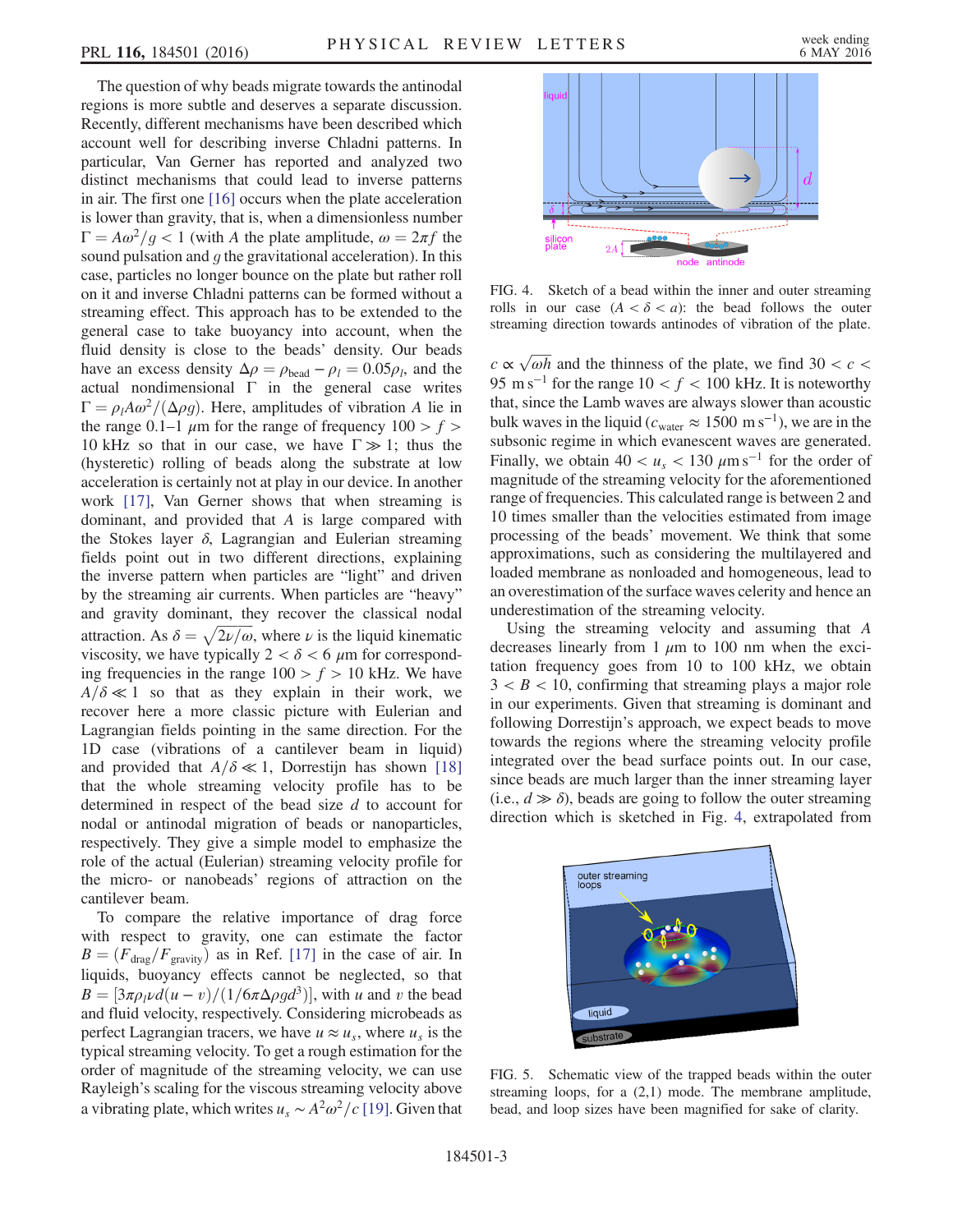<span id="page-3-4"></span>

FIG. 6. 70  $\mu$ m beads in the cavity rotating in a farandolelike manner at  $f = 61$  kHz. The corresponding stable mode (4,1) is obtained at 59 kHz. The time frame between each picture is 0.5 s.

Dorrestijn's paper [\[18\]](#page-4-13) to our case  $A \ll \delta \ll d$ . As explained in this work, microbeads are carried by the streaming flow towards the plate antinodal regions of vibration, leading to the so-called inverse Chladni patterns. In Fig. [5](#page-2-1), we have drawn a 3D schematic picture for the mode  $(m, n) = (2, 1)$  to render the beads clusters at the vibration antinodes and the corresponding streaming loops.

As long as the forcing frequency remains the same, the clusters form stable patterns; the beads appear to be frozen at the bottom of the microcavity. However, when slightly shifting the sound frequency (typically 2–3 kHz above a resonant frequency), we observe beads movements, all in the same orthoradial direction, from one cluster of beads to the nearest one. Provided that the initial trapping mode  $m$  is high enough (typ.  $m > 3$ ), the global movement appears like a global rotation of the beads, in the manner of a "farandole" dance, either clockwise or anticlockwise depending on the mode chosen.

We have implemented a tracking software (TrackMate from ImageJ) in order to get the movement's features at any time and position. Figure [6](#page-3-4) shows snapshots of the farandole regime obtained for the (4; 1) mode at  $f = 61$  kHz, Fig. [7\(a\)](#page-3-5) displaying the averaged (over time) image obtained in this case. The time-averaged trajectory colored by the orthoradial velocity magnitude  $v_{\Omega}$  has been overlayed. It outlines that beads are trapped in the wells until they escape, so that on average they spend more time in the wells than in between them (see also Supplemental Material [\[14\]\)](#page-4-9). Figure [7\(b\)](#page-3-5) shows the mean velocity  $v_{\Omega}$  for an increasing voltage on the piezoceramic. For every

<span id="page-3-5"></span>

FIG. 7. (a) Averaged (over time) picture of the sequence of frames also used for Fig. [6](#page-3-4) on which the mean beads trajectory colored by velocity magnitude is overlayed. (b) Mean orthoradial velocity  $v_{\Omega}$  as a function of the applied voltage, at 61 kHz. V is the input voltage and  $\alpha$  the amplifier gain, a constant about 1.

experiment, we have observed a threshold below which particles do not move, and a saturationlike behavior of the angular velocity at highest voltages.

As for a complete explanation of the rotation mechanism, we have no clear explanation so far but we can make remarks linked with our observation. First, in the case of a circular membrane, conversely to the case of a square one, for instance, all the nodal lines are equiprobable. In other words, if no symmetry breaking existed, there would be, for a given frequency, no preferred orientation compared with another one (modes are degenerate). Of course, we know that the fabrication process of the membrane yields some residual stress which must lead to a more probable orientation of a given mode of deformation of the plate. When the frequency is shifted, however, it is possible that some modes are close enough in space so that they play the role of a close attractor, triggering bead movement to the nearest trap. Indeed, we observe that if one bead jumps from one trap to another, it seems to trigger an instability for the destination cluster. This trap will in turn release a bead in the same direction, in the manner of a Newton's cradle (see video in the Supplemental Material [\[14\]\)](#page-4-9) Obviously, this stable feature would not exist in the onedimensional case of a thin vibrating beam.

In this Letter, we have shown that it is possible to form Chladni patterns at microscale in a liquid by taking advantage of buoyancy in liquid media, thus lowering the effects of gravity, while promoting the importance of streaming near the vibrating wall. We believe that Chladni patterns have never been reported so far in liquids because of the many conditions required for this streaming to be fulfilled. Indeed, since  $u_s \sim A^2 f^{1.5}$ , use of high frequency could be expected to increase the streaming amplitude. Actually, this dependence is very weak and leads with thick plates to supersonic (fast) waves decreasing the streaming amplitude together with the boundary layer thickness, thus preventing micrometric particles to move. Here, use of an ultrathin silicon plate leads to ultraslow (subsonic) waves enhancing the streaming amplitude in a region comparable with the beads' size. We believe this strategy could be advantageously extended to other thin substrate and lowcost material for getting a very simple, efficient lab-on-achip mean for dynamic patterning of cells or bacteria on a thin substrate for different problems where the control of the local microenvironment is critical.

<span id="page-3-0"></span>[\\*](#page-0-0) cedric.poulain@cea.fr

- <span id="page-3-2"></span><span id="page-3-1"></span>[1] C. Flaim, S. Chien, and S. Bhatia, [Nat. Methods](http://dx.doi.org/10.1038/nmeth736) 2, 119 [\(2005\).](http://dx.doi.org/10.1038/nmeth736)
- <span id="page-3-3"></span>[2] A. Tourovskaia, X. Figueroa-Masot, and A. Folch, [Lab Chip](http://dx.doi.org/10.1039/b405719h) 5[, 14 \(2005\)](http://dx.doi.org/10.1039/b405719h).
- [3] M. M. Stevens, M. Mayer, D. G. Anderson, D. B. Weibel, G. M. Whitesides, and R. Langer, [Biomaterials](http://dx.doi.org/10.1016/j.biomaterials.2005.05.001) 26, 7636 [\(2005\).](http://dx.doi.org/10.1016/j.biomaterials.2005.05.001)